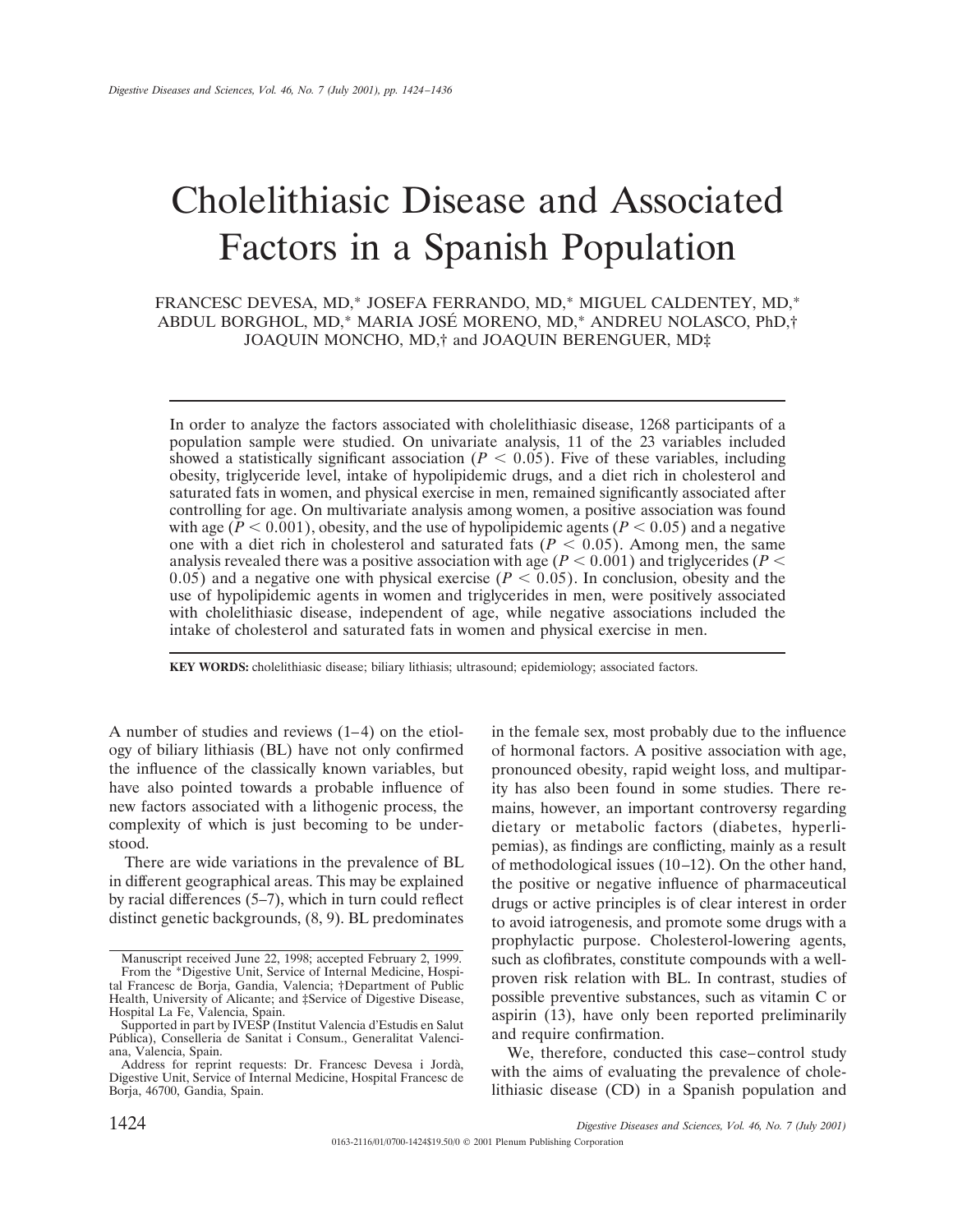defining the factors associated with CD in the same population.

#### **MATERIALS AND METHODS**

**Patients.** Between February 1991 and April 1993, 1803 adults, ranging in age from 20 to 75 years and belonging to two population nucleii linked to our hospital (El Real and Gandia, in the region of Valencia, Spain) were contacted and asked if they were to participate in a study aimed at determining the prevalence of CD and associated factors. Approximately 70% (1268 individuals) answered and completed the screening protocol. These individuals constitute the object of the study. Individuals or cases of CD were grouped in: (1) patients with ultrasound-proven biliary lithiasis (14); and (2) individuals with previous cholecystectomy (PC). The remainder constituted the control group.

**Methods.** Ultrasonography examination was performed in all individuals using a Toshiba 77 SL machine with a 3.5-MHz convex transducer. Additionally, all participants completed a questionnaire to investigate factors associated with CD. The questionnaire was conducted by members of the clinical staff or previously trained nurses. The variables collected were: sex, age, origin, (Valencian community, elsewhere in Spain, and foreigners), level of schooling, number of childbirths, (completed or miscarried), age at first pregnancy, body mass index (BMI, Quetelet index), periods of weight reduction (with weight loss greater than 5 kg), history of diabetes and hyperlipemia, intake of fiber, cholesterol saturated fat (according to a questionnaire of dietary habits in which the weekly frequency intake of different foods was surveyed), citric intake, consumption of alcohol (grams per day), coffee (cups per day), tobacco (cigarettes per day), use of hypolipidemic agents, aspirin, other non steroidal anti inflammatory drugs (NSAIDs), physical exercise (sedentary, moderate, active, and high), intestinal rhythm, and use of laxatives. Blood samples were collected at baseline, and the following parameters were evaluated: (1) hematological, (2) biochemical, and (3) serum values of glucose, triglycerides, total cholesterol, LDL and HDL. Cases with a glucose value greater than 140 mg/dl were considered as diabetics. The biochemistry was processed by means of an ERIS-6170 autoanalyzer, except for cholesterol HDL, which was obtained by Ependorf (Chod-Pap method). For technical reasons it was not possible to determine the HDL and LDL in 20% of the participants.

**Statistical Methods and Validation of Data Base.** The SPSS/PC V3.1 program was used to perform all statistical analysis. The function Statcalc of Epiinfo V5 was used to calculate the odds ratio (OR) in the  $2 \times 2$  table. A check of the normality of the quantitative variables was carried out by means of the Kolmogorov-Smirnov method. The comparison of these variables was carried out with Student's *t* test. The qualitative variables were compared with the chi-square test  $(\chi^2)$  using Fisher's exact test when necessary. For multivariate analysis, multiple logistic regression was used after separating women from men. The following models, which grouped variables in different ways, were used: (1) BMI, periods of weight reduction, physical exercise, and diabetes, (2) intake of fiber, cholesterol, saturated

fats, and citrics; (3) intake of coffee, alcohol, and tobacco; (4) use of aspirin and NSAIDs; (5) defecation rhythm and consumption of laxatives; (6) total cholesterol, triglycerides, and use of hypolipidemic agents; and (7) LDL cholesterol, HDL cholesterol, triglycerides, and consumption of hypolipidemic agents. In women, the following additional models were also analyzed: (8) number of childbirths and use of oral contraceptives, and (9) age at first childbirth and use of oral contraceptives. The age was included in all models. The confidence interval (CI) used was 95%.

We validated the database by examining a random sample of 10% of the protocols. Only a 0.29% error or omission  $\overline{C}$ (CI 0.21 to 0.37) was obtained, without observation of accumulation in the groups comprising the main variables.

**Ethical Aspects.** The study was approved by the Committee of Investigation and Ethics of the Hospital Francesc de Borja (Gandia); all related documentation was of a confidential nature.

## **RESULTS**

## **Univariate Analysis**

**BMI.** The BMI average was lower in non lithiasic women than in lithiasic women  $(26.6 \pm 4.70 \text{ vs }$ 29.17  $\pm$  4.47; *P* < 0.001). Among women, a linear relationship was found between CD and BMI levels  $(\chi^2 = 35.64, P < 0.001;$  Mantel Haenszel = 34.75,  $P < 0.001$ ). Women with a BMI  $> 25$  had a prevalence of CD of 19.1% as opposed to 6.3% in those with a BMI  $< 25$  (OR = 3.55; CI: 1.99–6.41). Among women  $>40$  years old, the significant correlation persisted  $(P = 0.007, \text{ OR } = 2.79, \text{ CI: } 1.23{\text -}6.57$ . In contrast, no significant association was found between the BMI and CD in men. Finally, there was no significant association between the number of weight loss periods and CD in both men and women.

**Diabetes.** There was a positive correlation between diabetes and CD. Subjects with glucose  $> 140$  mg had a CD prevalence of 22.7% compared to 9.2% in those with lower levels of glucose ( $\chi^2 = 14.19, P < 0.001$ ), differences which were maintained after separating men and women and after comparing diabetic individuals treated pharmacologically with those treated only by diet and with non diabetics. After controlling for age, nonsignificant differences were found in the prevalence of CD among diabetics and nondiabetics, both in women and in men.

**Positive Family History of CD.** CD was more frequent (12.1%) among those with a family history of this pathology compared with those without a history of CD among direct relatives (9.6%); however, the differences did not reach statistical significance.

**Childbirths.** The prevalence of CD was found to be significantly correlated with the number of childbirths. The pregnancy average (completed and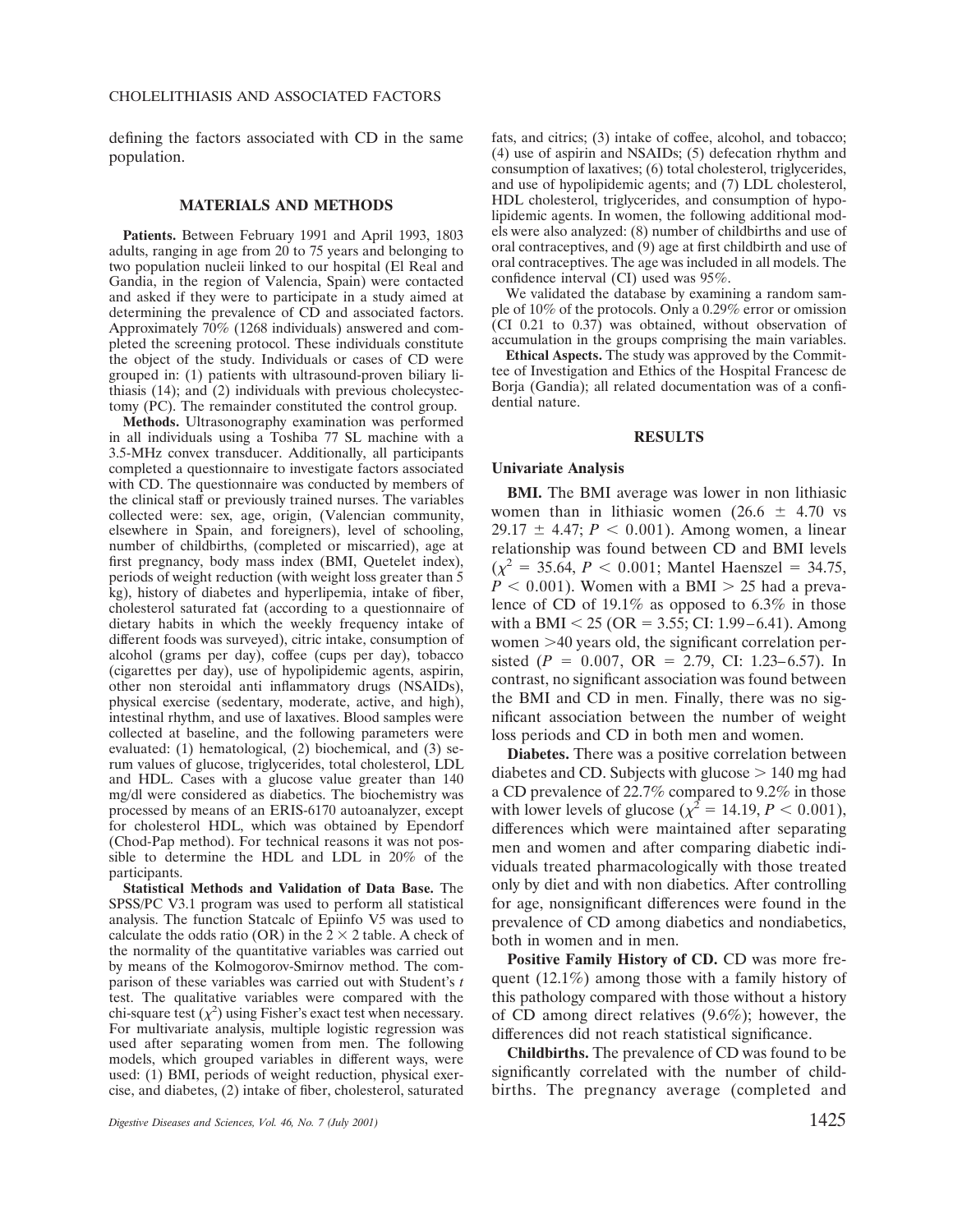aborted) was higher among women with CD (2.61  $\pm$ 1.58) than in those without CD  $(1.96 \pm 1.74; t =$ 3.35,  $P = 0.001$ ). Likewise, the prevalence of CD was greater among women with pregnancies (16.3%) than in nuliparus (6.7%) ( $P = 0.002$ ; OR = 2.69, CI: 1.35–5.50). After stratifying by age, there were no significant differences. The average age of the first pregnancy was similar in both groups (with or without CD).

**Diet.** The average frequency of intake of food rich in fiber was similar in persons with or without CD, with no significant differences after separating men and women. However, those whose fiber intake was very frequent, had a lower prevalence of CD compared to those whose fiber intake was low or medium  $(2.4\% \text{ vs } 8.8\% \text{ vs } 11.1\%; \chi^2 = 7.25, P = 0.27).$ 

The average frequency of intake of food rich in cholesterol and saturated fats was lower in CD cases compared to the controls (11.12  $\pm$  2.28 vs 12.6  $\pm$  2.33;  $t = -4.74$ ,  $P < 0.001$ ). This difference persisted after stratifying by sex and following exclusion of subjects with previous surgery cases or known lithiasis. Both men and women had a higher prevalence of CD when the intake of this type of food was low, the effect still being present in women  $>40$  years old (30% of CD in low consumers as opposed to 14.9% in high consumers,  $P < 0.001$ , OR = 0.41, CI: 0.24–to 0.70).

No association was found between the consumption of citrics and CD.

The prevalence of CD was higher in those who consumed non alcohol compared to occasional consumers or habitual consumers (14.7% vs 6.3% vs 7.0%,  $\chi^2 = 22.21$ ,  $P = 0.000$ ). Subjects with CD drank an average of 8.32  $\pm$  22.08 g/day compared to 18.44  $\pm$  39.33 in controls ( $t = -441$ ,  $P = 0.000$ ). After stratifying by sex, men continued to show the same pattern, but this did not statistical significance, whereas in women, the average alcohol consumption was practically the same in cases and controls.

CD was less prevalent among coffee consumers than in nonconsumers (8.7% vs 12.8%;  $\chi^2 = 5.21, P =$ 0.022). After stratifying by sex, this trend persisted without reaching statistical significance.

**Tobacco Use.** Smokers and exsmokers had a lower prevalence of CD than nonsmokers (5.1% vs 14.4%;  $\chi^2$  = 30.44, *P* < 0.001). This difference persisted after stratifying by sex, but did not reach statistical significance in men.

**Oral Contraceptives.** CD was more frequent among women who had not taken oral contraceptives than those who had (16% vs 7.1%;  $\chi^2 = 7.82$ , *P* = 0.005). However in the group of women under 40,

TABLE 1. ORAL CONTRACEPTIVES (OC) AND CHOLELITHIASIC DISEASE (CD)

|               | CD prevalence           |                           |           |      |               |
|---------------|-------------------------|---------------------------|-----------|------|---------------|
| Women studied | OC yes<br>/Ν<br>(%)]    | $OC$ no<br>/Ν<br>(%)]     | P         | OR   | 95% CI        |
| All           | 11/155                  | 81/507                    | 0.0052    | 0.40 | $0.20 - 0.81$ |
| Age < 40      | (7.1)<br>5/108          | (16.0)<br>5/142           | $0.6577*$ | 1.33 | $0.30 - 5.94$ |
| Age $\geq 40$ | (4.6)<br>6/47<br>(12.8) | (3.5)<br>76/366<br>(20.8) | 0.1956    | 0.56 | $0.19 - 1.39$ |

\*Fisher:  $P = 0.7496$ .

CD was more frequent among those who had used oral contraceptives compared to those who had not used them (4.6% vs 3.5%) without reaching statistical significance (Table 1).

**Hypolipidemic Drugs.** The prevalence of CD was higher among subjects who had taken hypolipidemic drugs than those who had not (25% vs 9.1%;  $\chi^2$  = 19.03,  $P < 0.001$ ). After stratifying by sex, differences were still observed in the group of women regardless of age ( $P < 0.001$ , OR = 3.42, CI, 1.61–7.25).

**Aspirin and Other NSAIDs.** CD was more prevalent among subjects who took aspirin than in those who did not (13.7% vs 9.3;  $\chi^2 = 3.66$ ,  $P = 0.056$ ). After stratifying by sex, differences did not reach statistical significance. A higher frequency of CD was observed among people who consumed NSAIDs (different other than aspirin) when compared to those who did not (16.3% vs 9.4%;  $\chi^2 = 5.10$ ,  $P = 0.024$ ). This pattern was also observed in subjects older than 40 (19.3% vs 14.4%) without reaching statistical significance

**Exercise.** CD was more frequent among sedentary people than in those who did some form of physical exercise (12.1% vs 9.1%) without reaching statistical significance. After stratifying by sex, differences reached statistical significance in men (10.8% vs 3.6%;  $\chi^2 = 12.14, P < 0.001$ ), regardless of age.

**Bowel Habit.** People with one or more defecations per day had a lower CD prevalence than those with a low defecation rhythm (9.3% vs 13.5%,  $\chi^2 = 3.29$ ,  $P = 0.070$ . After stratifying by sex and age, this trend was still observed without reaching statistical significance. CD was also more frequent among consumers of laxatives than in nonconsumers (17.6% vs 9.1%;  $\chi^2 = 9.91$ ,  $P = 0.002$ ). This tendency continued after separating by sex and age, but was not statistically significant.

**Lipid Metabolism.** The total cholesterol average was higher among subjects with CD than in those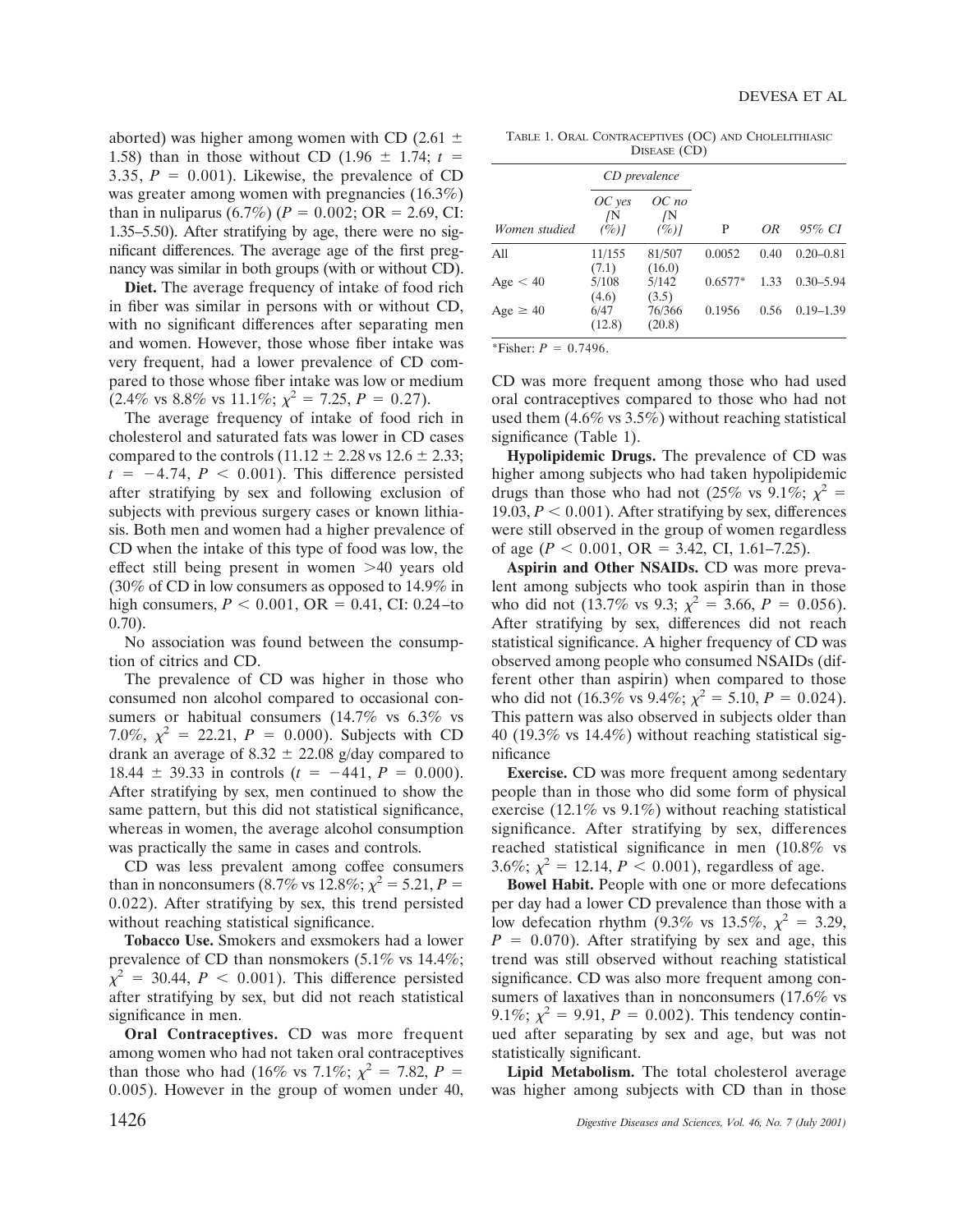## CHOLELITHIASIS AND ASSOCIATED FACTORS

TABLE 2. TOTAL CHOLESTEROL AND CHOLELITHIASIC DISEASE  $(CD)$ 

|             | No. of cases and Cholesterol<br>$(mean \pm SD)$ |                    |      |       |
|-------------|-------------------------------------------------|--------------------|------|-------|
| Group       | $CD$ yes                                        | $CD$ no            | т    |       |
| All         | 126                                             | 1136               |      |       |
|             | $239.05 \pm 55.19$                              | $221.89 \pm 48.38$ | 3.35 | 0.001 |
| Men         | 34                                              | 564                |      |       |
|             | $224.38 \pm 44.14$                              | $223.08 \pm 48.39$ | 0.15 | 0.879 |
| Women       | 92                                              | 572                |      |       |
|             | $244.47 \pm 58.03$                              | $220.71 \pm 48.38$ | 3.72 | 0.000 |
| Women $>40$ | 80                                              | 324                |      |       |
|             | $251.58 \pm 58.61$                              | $242.58 \pm 46.38$ | 1.28 | 0.204 |

without (239.1  $\pm$  55.19 vs 221.9  $\pm$  48.38; *t* = 3.35,  $P = 0.001$ ). After stratifying by sex, differences persisted in women but not in men (Table 2). The LDL cholesterol average was also higher among individuals with CD than those without (151.3  $\pm$  49.46 vs 141.8  $\pm$ 41.66;  $t = 1.84$ ,  $P = 0.068$ ). This trend became significant in women under 40 years old  $(t = 2.68,$  $P = 0.009$ ), but not in those over 40. In men, the trends observed were the opposite to those observed in women without reaching statistical significance.

The HDL cholesterol average was higher in the CD group than in the controls without reaching statistical significance (62.1  $\pm$  15.24 vs 60.6  $\pm$  16.57; *t* = 1.18,  $P = 0.240$ .

The triglyceride average was higher in subjects with CD than in the controls. (131.1  $\pm$  96.99 vs 111.7  $\pm$ 80.58;  $t = 2.16$ ,  $P = 0.03$ ). After stratifying by sex, the differences continued to be significant in women even in the over-40 group, but not in men (Table 3). Women over 40 with triglycerides  $>200$  mg/dl, had a CD prevalence of 35.5% compared to 18.5% among those who had  $\langle 200 \text{ mg/dl} \rangle$ . (*P* = 0.020, OR = 2.43, CI: 1.04–5.63).

## **Multivariate Analysis**

The variables that were independently associated with CD in the various models of logistic regression,

TABLE 3. TRIGLYCERIDES AND CHOLELITHIASIC DISEASE (CD)

| No. of cases and triglycerids<br>$(Mean \pm SD)$ |                     |                    |      |       |  |  |  |
|--------------------------------------------------|---------------------|--------------------|------|-------|--|--|--|
| Group                                            | $CD$ yes            | $CD$ no            | T    |       |  |  |  |
| All                                              | 126                 | 1136               |      |       |  |  |  |
|                                                  | $131.08 \pm 96.99$  | $111.73 \pm 80.58$ | 2.16 | 0.033 |  |  |  |
| Men                                              | 34                  | 564                |      |       |  |  |  |
|                                                  | $151.85 \pm 131.87$ | $133.20 \pm 90.18$ | 0.81 | 0.421 |  |  |  |
| Women                                            | 92                  | 572                |      |       |  |  |  |
|                                                  | $123.40 \pm 79.96$  | $90.56 \pm 63.11$  | 3.76 | 0.000 |  |  |  |
| Women $>40$                                      | 80                  | 324                |      |       |  |  |  |
|                                                  | $129.88 \pm 82.40$  | $107.11 \pm 75.09$ | 2.38 | 0.018 |  |  |  |

*Digestive Diseases and Sciences, Vol. 46, No. 7 (July 2001)* 1427

TABLE 4. CD-ASSOCIATED FACTORS: MULTIVARIATE ANALYSIS (WOMEN) OF OBESITY, SLIMMING, AND PHYSICAL EXERCISE

| Variable                     | B      | SE     | Sig    | OR   | СI            |
|------------------------------|--------|--------|--------|------|---------------|
| Age (quant.)*                | 0.0496 | 0.0098 | 0.0000 | 1.05 | $1.03 - 1.07$ |
| BMI(Quetelet)<br>(quant.)    | 0.0699 | 0.0276 | 0.0114 | 1.07 | $1.02 - 1.13$ |
| Slimming<br>$(No><$ Some)†   | 0.3537 | 0.2558 | 0.1668 | 1.42 | $0.86 - 2.35$ |
| Physical exercise<br>$(No>:$ | 0.2935 | 0.2660 | 0.2669 | 1.34 | $0.80 - 2.26$ |

\*Quant.: quantitative variable.

 $\dagger$ Periods of voluntary or involuntary slimming with weight loss  $>5$ kg.

‡No (sedentary) compared with yes (any of three levels: moderate, active, heavy).

apart from age, were: in women—positive association with obesity (Table 4) and consumption of hypolipidemic drugs, and negative association with consumption of food rich in cholesterol and saturated fats; and in men—positive association with the triglyceride level, and negative association with physical exercise (Table 5).

There was a trend between the number of childbirths in women and the LDL cholesterol in men, without reaching statistical significance.

A summary of variables associated with CD, both in univariate and multivariate analyses is shown in Tables 6 and 7.

#### **DISCUSSION**

**Obesity and Periods of Weight Loss.** The vast majority of authors consider obesity as a potent risk factor for CD in women  $(15-19)$ , both in old  $(20-22)$ and young (23) individuals. The mechanisms described by which obesity can facilitate lithiasis include an increase in the biliary secretion of cholesterol, changes in nucleation factors, and alteration of the gallbladder motility. Results from our study are in

TABLE 5. CD-ASSOCIATED FACTORS: MULTIVARIATE ANALYSIS (MEN) OF OBESITY, SLIMMING, AND PHYSICAL EXERCISE

| Variable                     | B         | SE     | Sig.   | OR   | СI            |
|------------------------------|-----------|--------|--------|------|---------------|
| Age (quant.)*                | 0.0649    | 0.0147 | 0.0000 | 1.07 | $1.04 - 1.10$ |
| BMI(Quetelet)<br>(quant.)    | $-0.0328$ | 0.0539 | 0.5422 | 0.97 | $0.87 - 1.08$ |
| Slimming<br>$(No><$ Some)†   | 0.2773    | 0.4416 | 0.5301 | 1.32 | $0.56 - 3.14$ |
| Physical exercise<br>$(No>:$ | $-0.8216$ | 0.3750 | 0.0284 | 0.44 | $0.21 - 0.92$ |

\*Quant.: quantitative variable.

†Periods of voluntary or involuntary slimming with weight loss .5 kg.

‡No (sedentary) compared with yes (any of three levels: moderate, active, heavy).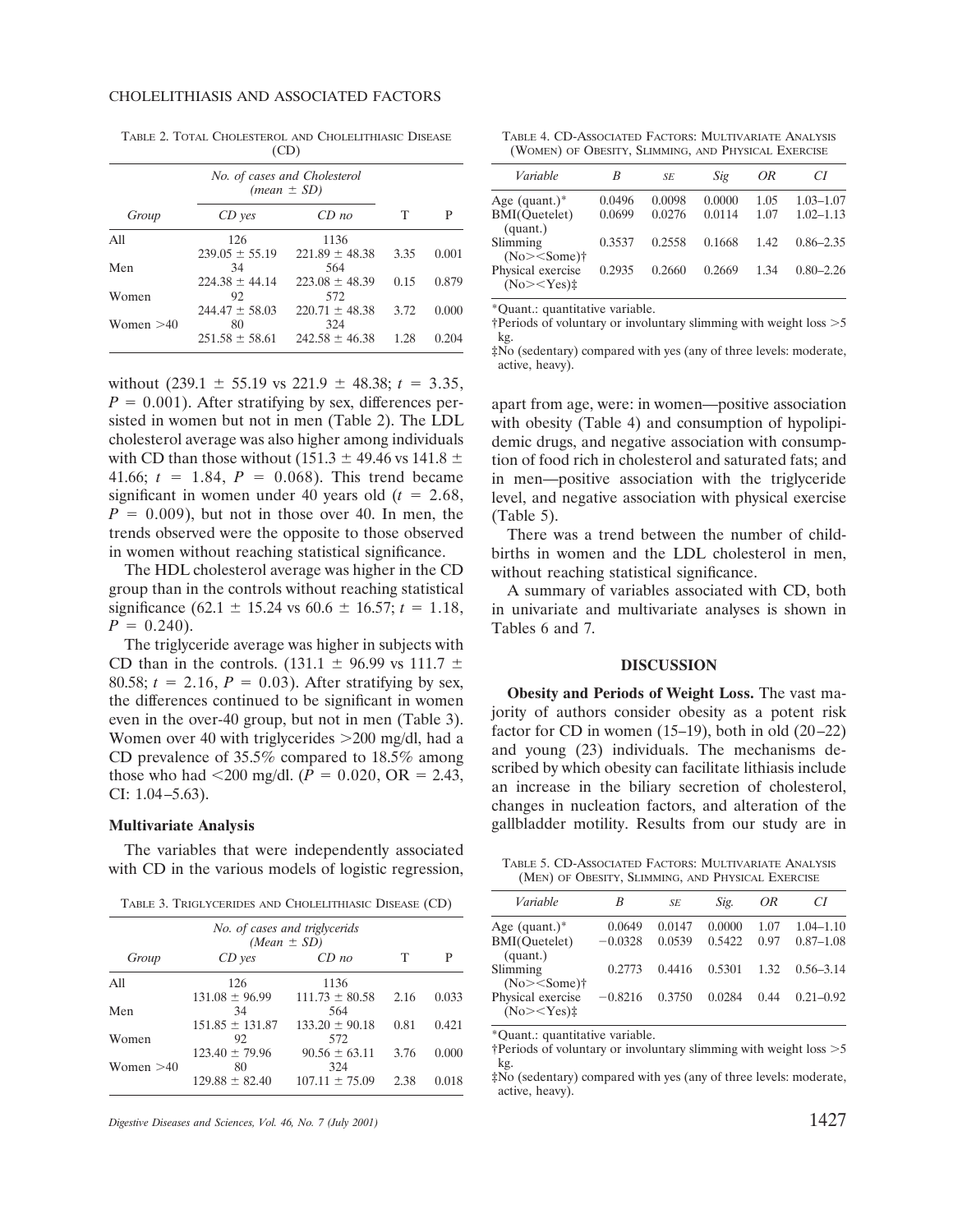|                      |            | Global                   |            | Age > 40                |
|----------------------|------------|--------------------------|------------|-------------------------|
| Variable             | Sig<br>(P) | <i>OR</i><br>(CI)        | Sig<br>(P) | <i>OR</i><br>(CI)       |
| Women                |            |                          |            |                         |
| Obesity              | < 0.001    | 3.86<br>$(2.14 - 7.08)$  | 0.007      | 2.79<br>$(1.23 - 6.57)$ |
| <b>Diabetes</b>      | 0.017      | 2.47<br>$(1.07 - 5.56)$  | <b>NS</b>  |                         |
| Pregnancies          | < 0.001    | 3.09<br>$(1.75 - 5.51)$  | <b>NS</b>  |                         |
| Hypolipidemic agents | < 0.001    | 4.79<br>$(2.31 - 9.89)$  | < 0.001    | 3.42<br>$(1.61 - 7.25)$ |
| Total cholesterol    | < 0.001    | 2.20<br>$(1.36 - 3.58)$  | <b>NS</b>  |                         |
| LDL cholesterol      | $= 0.013$  | 3.00<br>$(1.18 - 9.03)$  | <b>NS</b>  |                         |
| Triglycerides        | < 0.001    | 3.76<br>$(1.68 - 8.32)$  | $=0.022$   | 2.43<br>$(1.04 - 5.63)$ |
| Tobacco              | < 0.001    | 0.26<br>$(0.12 - 0.55)$  | <b>NS</b>  |                         |
| Cholest-SF           | $= 0.002$  | 0.42<br>$(0.23 - 0.77)$  | < 0.001    | 0.41<br>$(0.24 - 0.70)$ |
| Oral contraceptives  | $= 0.005$  | 0.40<br>$(0.20 - 0.81)$  | <b>NS</b>  |                         |
| Men                  |            |                          |            |                         |
| <b>Diabetes</b>      | $= 0.004$  | 4.46<br>$(1.62 - 11.83)$ | <b>NS</b>  |                         |
| Cholest-SF           | $= 0.002$  | 0.35<br>$(0.16 - 0.74)$  | <b>NS</b>  |                         |
| Physical exercise    | < 0.001    | 0.30<br>$(0.14 - 0.65)$  | $= 0.002$  | 0.32<br>$(0.14 - 0.72)$ |

TABLE 6. UNIVARIATE ANALYSIS SUMMARY\*

\*Sig: statistical significance. Cholest-SF: diet rich in cholesterol and saturated fats.

accordance with those from the literature, with a linear correlation between BMI and CD (Figure 1). Moreover, obesity was one of the three factors associated with CD in the multivariate analysis. The importance of this factor is not as evident in men as it is in women (17), and while some studies have found a positive association, (14, 23–26), others, such as ours,

TABLE 7. MULTIVARIATE ANALYSIS SUMMARY\*

| Variable                    | Sig.   | ΟR   | C.I           |
|-----------------------------|--------|------|---------------|
| Age $(MW)$                  | 0.0000 |      |               |
| Chol-SF consumption $(W)$   | 0.0203 | 0.88 | $0.79 - 0.98$ |
| Hypolipidemic agents* $(W)$ | 0.0145 | 2.51 | $1.20 - 5.26$ |
| Obesity (W)                 | 0.0114 | 1.07 | $1.02 - 1.13$ |
| Pregnancies (W)             | 0.1220 | 1.73 | $1.24 - 5.28$ |
| Physical exercise (M)       | 0.0280 | 0.44 | $0.21 - 0.92$ |
| Triglycerides (M)           | 0.0445 | 1.00 | $1.00 - 1.01$ |
| LDL Cholesterol (M)         | 0.0850 | 0.99 | $0.98 - 1.00$ |

<sup>\*</sup>M: men; W: women; MW: men and women; Chol-SF: cholesterol and saturated fats (dietary consumption). All variables were treated as quantitative except those marked with a dagger, which are dichotomous (no/yes). In the case of lipidemic agents, this refers to history of consumption, and in physical exercise, no activity or sedentary (no) compared to some (yes) in the scale (moderate, active, or heavy).

were unable to demonstrate a real association (15, 27). The reasons for these discrepancies include the inadequacy of the Quetelet index to estimate obesity in men, as it also measures muscular mass, and the lack of power of the study due to the relatively low number of significantly obese men (15). Prolonged periods of fasting could be trigger a series of lithogenic phenomena. Indeed, it has been pointed out that nocturnal fasting is greater in young women with lithiasis compared to nonlithiasic women (28). The results of studies that analyze changes in the components of bile in obese cases fed with a low calorie diet (29) have described the following sequence: shortening of nucleation time, change from arachidonic acid to prostaglandin, and stimulus of biliary synthesis/ secretion of glycoprotein, which in turn cause nucleation. This hypothesis is supported by the high incidence of lithiasis in obese patients who undergo a slimming diet (30, 31), an incidence which fluctuates between 10 and 25% in the first few months of diet (17), to higher proportions of lithiasic phenomena (bilial sludge, gallstones) during parenteral nutrition (32) or after surgical treatment of morbid obesity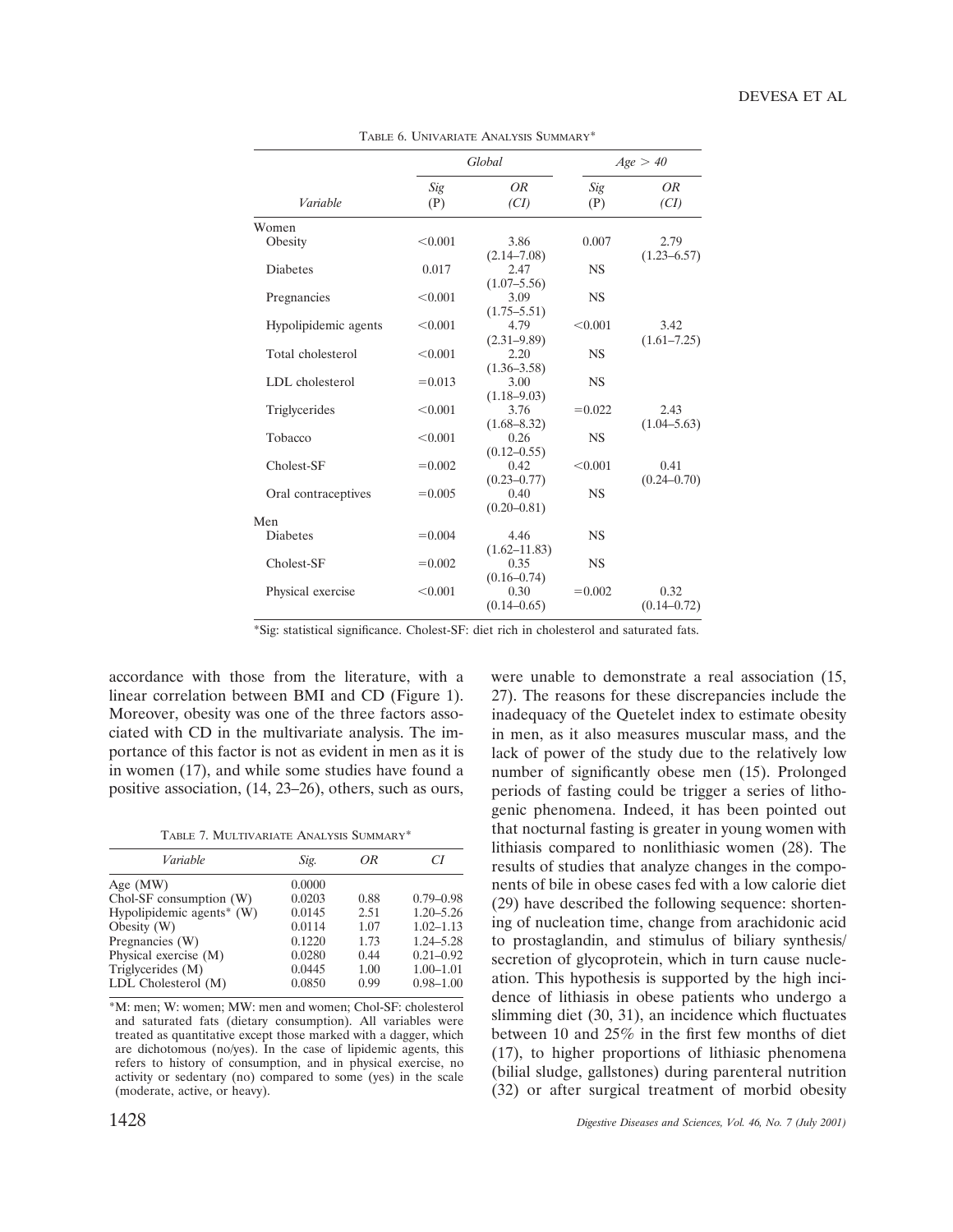

**Fig 1.** Obesity and cholelithiasic disease. Prevalence according to Quetelet index in men and women. \*NS, \*\* $\chi^2$  = 35.6, *P* < 0.0001; Mantel-Haenszel = 34.7, *P* < 0.0001.

(33). In our series, a positive relationship was observed between the number of weight loss periods (loss  $>5$  kg) and CD. However, after stratifying by BMI, or in the multivariate analysis, weight loss did not end up as an independent risk factor for CD, either in women or in men. The possible reasons for some of the discrepant results include: (1) incorrect study design of (2) lack of distinction between rapid and slow weight loss; and (3) difficulty in detecting unstable situations

**Diabetes.** Results on the influence of diabetes on CD are controversial (15). Some studies have detected several types of gallbladder alterations, ranging from increases in the saturation of cholesterol related with insulin (34) to a decrease of gallbladder motility in neuropathic diabetes (35). Others, however, have failed to find these changes (36). By combining several studies, diabetes does not appear as a predictive factor for CD. Indeed, in our series, although there was a clear positive association in the univariate analysis, it did not reach statistical significance when performing the multivariate analysis, suggesting that diabetes, has, if any, a weak influence on CD.

**Positive Family History of Biliary Lithiasis.** A greater frequency of biliary lithiasis in families with gallstone carriers has previously been described (1, 10). Contributing factors include both environmental (related to dietary habits) and genetic factors (greater predisposition of CD in carriers of APO E-4) (8, 9). In our study, a possible bias in the recollection of this variable must be taken into consideration, since data collection was only done at baseline and not at the end of the study where additional information on family history of lithiasis could have been obtained.

**Multiparity and Age of First Childbirth.** Although the number of pregnancies is a classically accepted risk factor, there have been a number of discrepancies among various studies, with some showing no relation (16, 18, 24, 31, 37) and some showing a positive association (14, 38–41). Recent investigations confirm the existence of a positive association (42–45). They have described that: (1) the population of nulliparous and primiparous women (before the tenth week) had an incidence of CD similar to that of men of the same age (42); (2) the prevalence of CD increases independently with number of pregnancies (43); (3) pregnancy is a key factor, since during this process, there is a higher incidence of lithiasis and biliary sludge, compared to controls, whereas in postpregnancy some of these lithiasic phenomena disappear due to the normalization of metabolism (44, 45). The phenomena that take place during pregnancy include an increase in the saturation of cholesterol in bile; and biliary stasis secondary to the actions of estrogens and progesterone (46). Our data are in accordance to those published, since we found signif-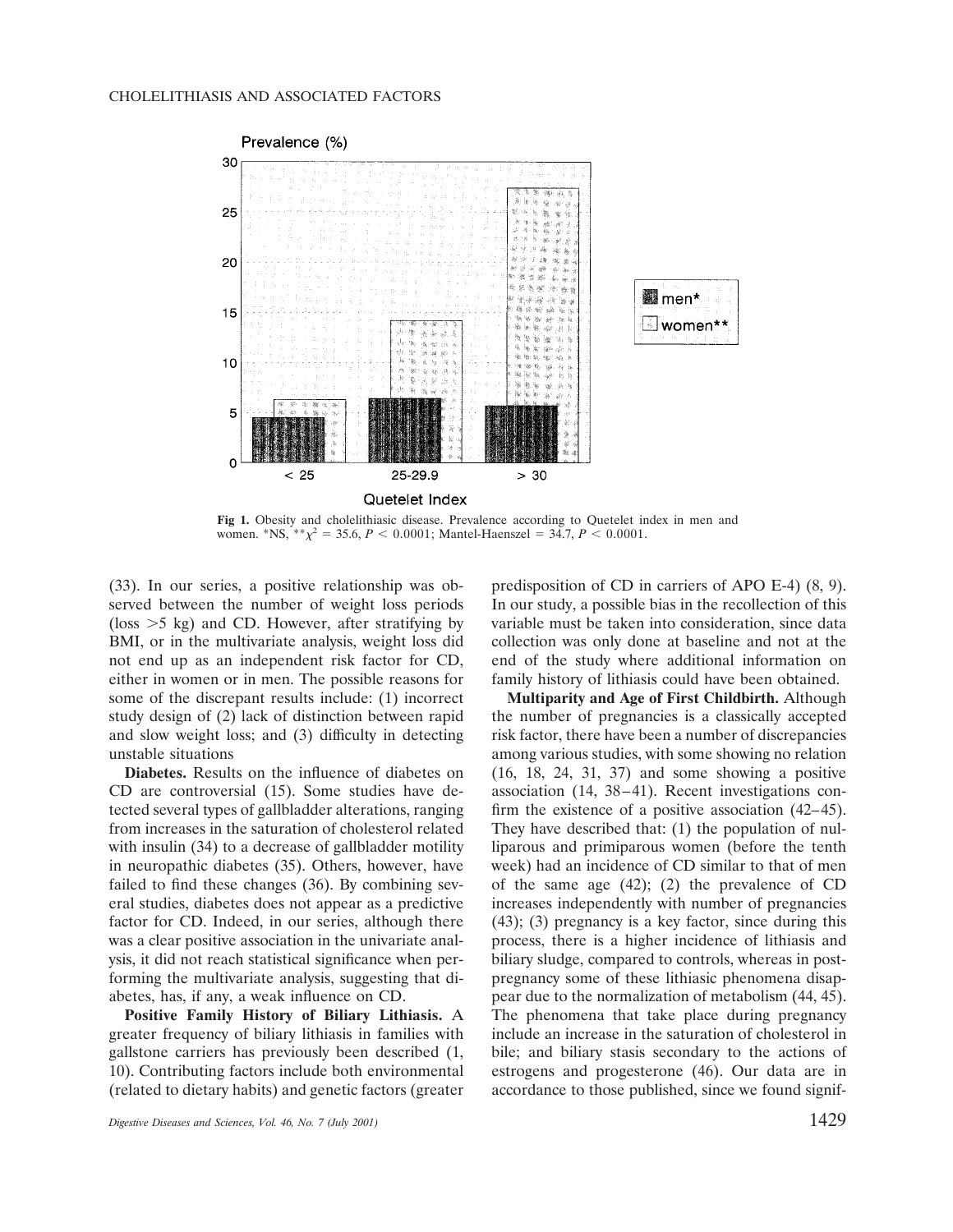## DEVESA ET AL



**Fig 2.** Multiparity and cholelithiasic disease. Prevalence according to number of children.  $\chi^2 = 21, P = 0.0003$ ; Mantel-Haenszel = 15.6, *P* = 0.0001.

icant differences in CD prevalence between nulliparous woman and women with some pregnancy, and a positive linear relation with the number of children (Figure 2); a nearly significant statistical association in the multivariate analysis was observed. However, in contrast to a recent cohort study, we did not find any association between the age of the first pregnancy and CD.

**Diet.** Significant discrepancies exist as to whether diet plays a role in the pathogenesis of CD. Both fiber and saturated fats have been found to be either a risk factor or a protective one against CD. The reasons for this wide variation of results probably relates to the lack of homogeneity in dietary surveys, both in terms of methods and timing of data collection. For instance, diet may change as a consequence of knowledge of CD, and thus biased results may be obtained if the questions are not conducted at baseline. In that sense, cohort studies are more appropriate to study this type of association. In our study, we found a reduced prevalence of CD among high consumers of fiber compared to low or medium consumers, but this difference did not reach statistical significance in the multivariate analysis. There was also a negative linear relation between the prevalence of CD and the intake of foods rich in cholesterol and saturated fats. This protective effect was still maintained on multivariate analysis in the group of women but not in the group of men. The possible protective role of fiber and cholesterol and saturated fat in women constitutes a dietary pattern similar to that described in the study by Barbara et al (47). The reduced intake of fat and total calories in cholelithiasis might explain the increased prevalence of CD in men over a 10 year period in an English necropsy study. This increase could be attributed to the important dietary changes secondary to a program aimed at the prevention of coronary heart disease, which took place at the same time and place as the necropsy study (48). On the other hand, recent studies seem to suggest that an excessive reduction of dietary fat would disturb gallbladder motility, thus favoring biliary stasis and consequently the promotion of gallstones (49, 50).

According to experimental studies on animals, vitamin C may play a protective role. This, however, has yet to be proven in humans (51). On the other hand, various situations where there is usually a deficit of ascorbic acid (obesity, advanced age, diabetes, and treatment with estrogen) have been associated with a high prevalence of CD (52). A high consumption of citrics (and therefore of vitamin C) occurs in the study area. We therefore included this variable in the analysis but found no association.

**Alcohol, Coffee, and Tobacco.** A study of volunteers showed a lowering of biliary cholesterol saturation after a 39 g/day intake of alcohol (53). The protective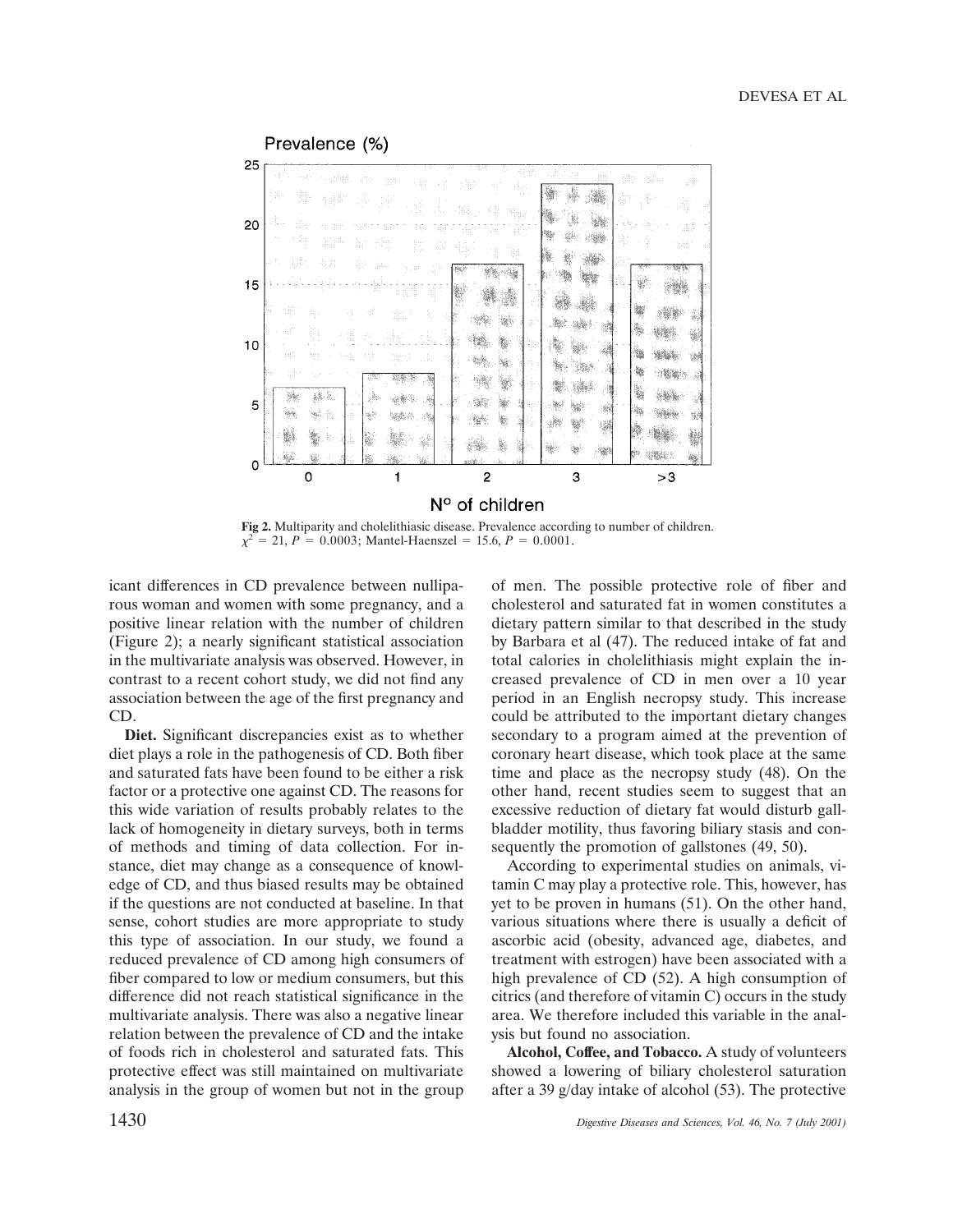

**Fig 3.** Hypolipidemic agents (HA) and cholelithiasic disease. Prevalence according to use in the entire group and separated by sex and women over  $40. *P < 0.001$ .

effect of alcohol has been reported in some studies (12, 18, 24, 25, 54, 55), but not in all (27, 35, 56). Alcohol consumption was found as a protective factor of CD in men in the univariate analysis. Multivariate analysis, however, did not confirm this. Such an association was not observed in women, but we acknowledge possible bias due to a tendency of women to hide it.

Only one study (15) has evaluated coffee intake as a risk factor for CD, due to its hypothetical action on biliary acids on enterohepatic circulation. Our study, in accordance to that by Jorgensen, did not find an association between coffee intake and CD.

Tobacco is another substance that has been associated with CD through a reduction in HDL cholesterol (15). Results are controversial, however. We did not find an association between tobacco and CD.

**Oral Contraceptives.** The possible lithogenic role of oral contraceptives is a subject of continued controversy, given the disparity of results in prospective and cohort studies (10). Most physiopathological studies have shown an increase in biliary cholesterol saturation among women taking oral contraceptives. A recent review, however, has suggested that: (1) small doses of estrogen do not have this effect, (2) the chemical nature of progestagen has a clear role in biliary secretion, and (3) the role of oral contraceptives on gallbladder motility is still debatable (3). Our results confirm previous studies, which showed that age was a confounding variable (24). By controlling for this variable, we found a positive, although nonsignificant association between oral contraceptives and CD in women under the age of 40. In a metaanalysis, which included nine of 25, studies the association between oral contraceptives and CD was found to be weak and transitory, with an  $OR = 1.36$ (use vs nonuse). There also seemed to be a dose effect, suggesting that modern oral contraceptives, which have lower doses, are less lithogenic than previous ones (57).

**Hypolipidemic Agents.** The positive association of clofibrate with biliary lithiasis seems well established. This drug provokes an increase in the biliary saturation of cholesterol (1, 10), in that patients who use it have a 2.4 greater risk of CD than control cases (4). Other hypolipidemic agents, however, such as HMG-CoA reductase inhibitors, lower the biliary saturation of cholesterol and thus could have a beneficial effect (58, 59). Few studies have analyzed this variable, and those that have included it lack the power to establish an association due to the low number of patients who take the drug. It is therefore interesting that an evident, positive association between hypolipidemic drugs and CD in women was observed in the present study (Figure 3). Unfortunately, the type of drug used was not included in the questionnaire. We nonetheless believe that given the time frame of data collection, the impact of new drugs such as inhibitors of HMG-CoA reductase seems unlikely.

**Aspirin and Other NSAIDs.** A study on laboratory animals showed that aspirin at doses of 100 mg/kg, inhibits the secretion of mucus in the gallbladder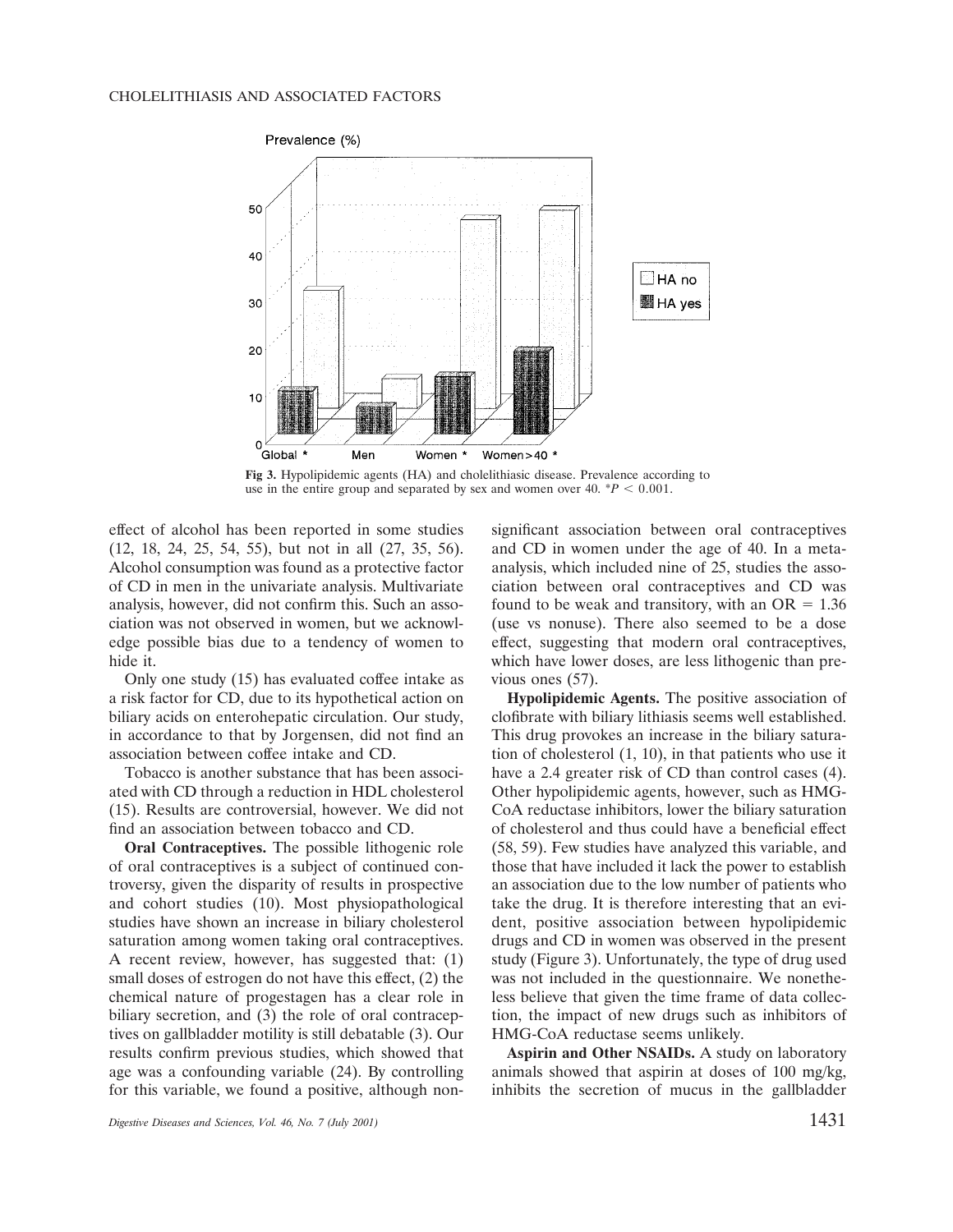

**Fig 4.** Physical activity and cholelithiasic disease. Prevalence according to activity or no-activity in the entire group and separated by sex and men over 40. SED: sedentary; ACT: activity (moderate, active, or heavy).  $*P < 0.001$ ;  $*P < 0.005$ .

through a reduction in the synthesis of prostaglandin, and although it has no effect on the saturation of cholesterol, it impedes nucleation and prevents the appearance of gallstones (13). Clinical studies have, however, been unable to find a significant relationship (60–62). These studies, however, had methodological problems that could account for the lack of association. On the other hand, a British–Belgian group has found a preventive role for NSAIDs in the relapse of dissolved gallstones through oral administration of biliary acids (63, 64). In the present series, neither aspirin nor other NSAIDs had an association on multivariate analysis.

**Physical Activity.** Low physical activity may lead to a decrease in HDL (65, 66), which in turn may produce an increase in lithogenic index (67), and this leads to a greater frequency of gallstones (68). On the other hand, physical activity may be inversely related to levels of triglycerides (69), an increase of which could be a risk factor for cholelithiasis. In that sense, physical activity could be considered a protective factor against CD, whereas a sedentary state is a risk factor (1, 10). One extensive Japanese study (26), showed that physical activity was a protective factor against CD with a dose-related manner. In accordance to the previous study, we observed a negative association between physical activity and CD in men (Figure 4). However, we failed to find a dose-related response, perhaps due the relatively small size of the sample.

**Intestinal Rhythm and Use of Laxatives.** In an

experimental study, an increase of deoxycholate and cholesterol saturation index was observed in a group of constipated people treated with senna laxatives and in another group of normal volunteers treated with loperamide (70). In a study at Bristol (71), intestinal transit was compared between 15 women with lithiasis without obesity (BMI  $<$  25) and 15 controls. A significantly slow intestinal transit and reduced stool output was found in the lithiasic group (72). The possible relationship of intestinal transit to lithiasis remains unanswered. We observed a trend towards a positive association between constipation and CD, without reaching statistical significance. After stratifying by sex and BMI, a greater prevalence of CD was observed among women with  $BMI < 25$  with marked constipation ( $<$ 2 bowel movements per week) compared to the rest, but the differences did not reach statistical significance. The use of laxatives was also positively associated with CD, but the association was not seen after controlling for sex and age (Figure 5). Further studies are needed in order to confirm these results.

**Plasma Lipids.** There is no a typical lipid profile associated with CD. Case–control studies, moreover, are not suitable to evaluate such association as, with time, the levels of lipids may change. We acknowledge that findings related to LDL and HDL cholesterol should be interpreted with caution in the present study, as they were unavailable in 20% of the cases. Regarding total cholesterol, while the majority of studies have not found an association between total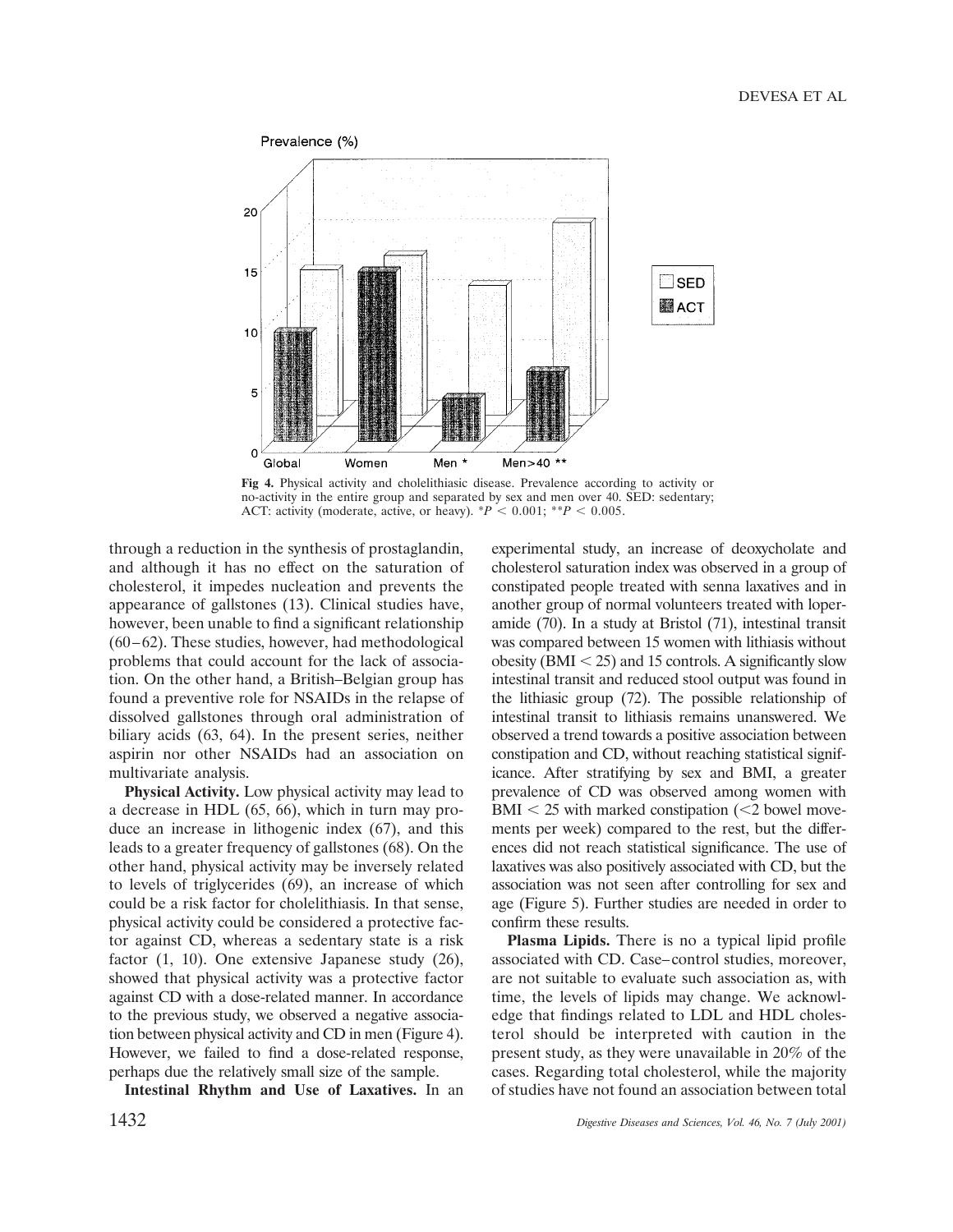



cholesterol and CD (14, 26, 73–75), some authors have found a negative association (68, 76) and, finally others, such as ours, have found some positive association among women, at univariate analysis only (77). The studies that have included LDL cholesterol have generally not found a relationship between LDL cholesterol and CD (24, 73, 77). We also did not find an association between these two variables, although a trend was observed in univariate analysis between higher LDL cholesterol levels and CD in women. Regarding HDL cholesterol; as in other studies (14, 24, 75) we found no significant relationship between HDL cholesterol and CD. Larger sample studies, however, have observed a completely opposite relationship with an increase in biliary saturation of cholesterol and the risk of lithiasis (68, 69). Results regarding triglyceride levels and CD are also controversial, the larger studies reporting a positive association (14, 26, 27, 73, 76). This positive association was confirmed in our study in women, even after controlling for age; on multivariate analysis, however, differences did not reach statistical significance. In men, triglycerides were found to have an independent positive effect, at multivariate analysis.

In summary, although a number of factors have been evaluated as to their possible implication in the pathogenesis of CD, results are generally controversial, mainly as a consequence of small sample size, incorrect study design, lack of homogeneity, and bias due to confounding factors. In our study, five factors—obesity a diet rich in cholesterol and saturated fats, intake of hipolipidemic agents, physical exercise, and triglyceride level—were associated with CD, independent of age. Both a diet rich in cholesterol and saturated fats in women and physical exercise in men were inversely correlated with CD. Due to their probable protective effect against CD, they should be kept in mind. These and other possible associations should be confirmed by further and larger studies in order to clarify the complex mechanisms influencing the development of this disease.

#### **REFERENCES**

- 1. Davion T, Capron J-P: Epidemiologie et facteurs de risque de la lithiase biliaire. S Erlinger (eds). *In* La lithiase biliaire, Paris, Doin Editeurs, 1991, pp 1–15.
- 2. Bennion LJ, Grundy ST: Risk factors for the development of cholelithiasis in man. N Engl J Med 299:1221–1227, 1978
- 3. Davion T, Capron JP: Facteurs de risque de la lithiase biliaire cholestérolique. Bilan du septennat. Gastroenterol Clin Biol 12:649–660, 1988
- 4. Teres J: Epidemiologia, factores de riesgo y patogenia de la litiasis biliar. Gastroenterol Hepatol 16:630–635, 1993
- 5. Ros Rahola E: Litiasis biliar: Evolucion conceptual y revolucion terapeutica. Med Clin (Barc) 90:297–305, 1988
- 6. Maurer KR, Everhart JE, Ezzati TE, Johannes RS, Knowler WC, Larson DL, Sanders R, Shawker TH, Roth HP: Prevalence of gallstone disease in Hispanic populations in the United States. Gastroenterology 96:487–492, 1989
- 7. Sampliner RE, Bennett PH, Comess LJ, Rose FA, Bruch TA: Gallbladder disease in Pima indians. Demonstration of high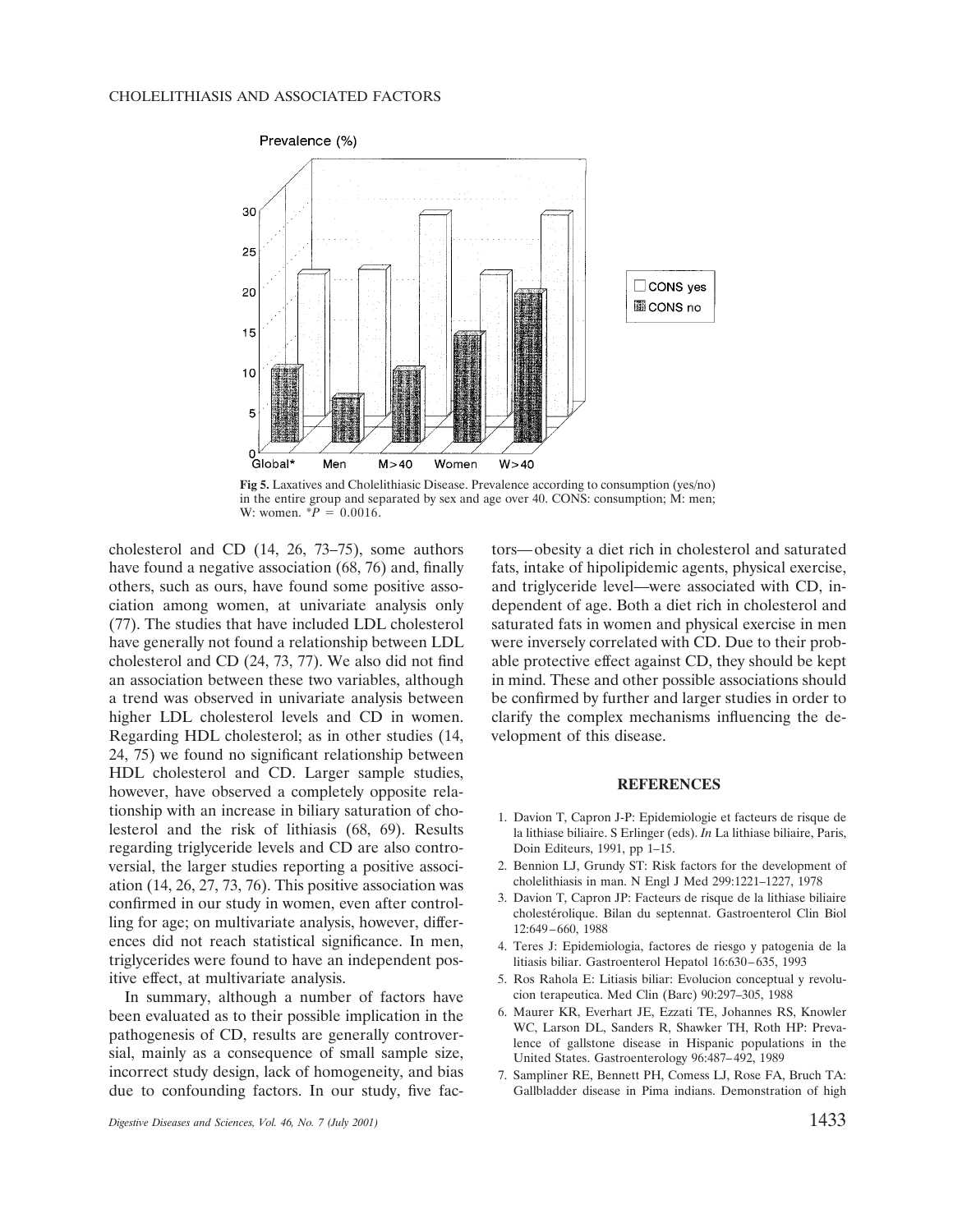prevalence and early onset by cholecistography. N Engl J Med 283:1358–1364, 1970

- 8. Bertomeu A, Ros E, Zambon D, Vela M, Perez-Ayuso RM, Targarona E, Trias M, Sanllehy C, Casals E, Ribo JM: Apolipoprotein E Polymorphism and Gallstones. Gastroenterology 111:1603–1610, 1996
- 9. Van Erpecum KJ, Carey MC: Apolipoprotein E4: Another risk factor for cholesterol gallstone formation ? Gastroenterology 111:1764–1767, 1996
- 10. Strom BL, West SL: Epidemiologia de la litiasis biliar. *In* Colelitiasis. S Cohen, S, RD Soloway (eds). Madrid, SANED, 1985, pp 1–26
- 11. Teres J: Epidemiologia y factores de riesgo de la litiasis biliar. *In* Actualidades en Gastroenterologia y Hepatologia (13), Litiasis biliar. J Rodes, C Chantar (eds). Barcelona, JR Prous, 1993, pp 35–41
- 12. Jorgensen T, Jorgensen LM: Gallstones and diet in a Danish population. Scand J Gastroenterol 24:821–826, 1989
- 13. Lee SP, Carey MC, LaMont JT: Aspirin prevention of cholesterol gallstone formation in prairie dogs. Science 211:1429– 1431, 1981
- 14. Barbara L, Sama C, Labate AML, Taroni F, Rusticali AG, Festi D, Sapio C, Roda E, Banterle C, Puci A, Formentini F, Colasanti S, Nardin F: A population study on the prevalence of gallstone disease: The Sirmione study. Hepatology 7:913–917. 1987
- 15. Jorgensen T: Gall stones in a Danish population. Relation to weight, physical activity, smoking, coffe consumption, and diabetes mellitus. Gut 30:528–534, 1989
- 16. Walker ARP, Segal I, Posner R, Shein H, Tsotetsi NG, Walker AJ: Prevalence of gallstones in elderly black women in Soweto, Johannesburg, as assessed by ultrasound. Am J Gastroenterol 84:1383–1385, 1989
- 17. Everhart JE: Contributions of obesity and weight loss to gallstone disease. Ann Intern Med 119:1029–1035, 1993
- 18. Maclure KM, Hayes KC, Colditz GA, Stampfer MJ, Speizer FE, Willett WC: Weight, diet, and the risk of symtomatic gallstones in middle-aged women. N Engl J Med 321:563–569, 1989
- 19. Stampfer MJ, Maclure MK, Colditz GA, Manson JE, Willet WC: Risk of symptomatic gallstones in women with severe obesity. Am J Clin Nutr 55:652–658, 1992
- 20. Mellström D, Asztély M, Svanvik J: Gallstones and previous cholecystectomy in 77- to 78-year-old women in an urban population in Sweden. Scand J Gastroenterol 23:1241–1244, 1988
- 21. Attili AF, Carulli N, Roda E, Barbara B, Capocaccia L, Menotti A, Okoliksanyi L, Ricci G, Capocaccia R, Festi D, Lalloni L, Mariotti S, Sama C, Scafato E, M.I.COL. Group: Epidemiology of gallstone disease in Italy: Prevalence data of the Multicenter Italian Study on Cholelithiasis (M.I.COL.). Am J Epidemiol 141(2):158–165, 1995
- 22. Jorgensen T, Kay L, Schultz-Larsen K: The epidemiology of gallstones in a 70-year old Danish population. Scand J Gastroenterol 25:335–340, 1990
- 23. Palasciano G, Portincasa P, Vinciguerra V, Velardi A, Tardi S, Baldasarre G, Albano O: Gallstone prevalence and gallbladder volume in children and adolescents: An epidemiological ultrasonographic survey and relationship to body mass index. Am J Gastroenterol 84:1378–1382, 1989
- 24. Martinez de Pancorbo M: Litiasis biliar: Prevalencia y factores

asociados en poblacion general. Doctoral thesis. Universidad Alcala de Henares. Fac. de Medicina, 1992

- 25. Kono S, Shichi K, Ikeda N, Yanai F, Imanishi K: Prevalence of gallstone disease in relation to smoking, alcohol use, obesity, and glucose tolerance: A study of self-defense officials in Japan. Am J Epidemiol 136:787–794, 1992
- 26. Kato I, Nomura A, Stemmermann GN, Chyou P: Prospective study of clinical gallbladder disease and its association with obesity, physical activity, and other factors. Dig Dis Sci 37:784– 790, 1992
- 27. GREPCO (Rome Group for Epidemiology and prevention of cholelithiasis): The epidemiology of gallstone disease in Rome, Italy, Part II, Factors associated with the disease. Hepatology 8:907–913, 1988
- 28. Capron JP, Delamarre J, Herve MA, Dupas JL, Poulain P, Descombes P: Meal frequency and duration of overnight fast: A role in gall-stone formation. Br Med J 283:1435, 1981
- 29. Marks JW, Bonorris GG, Albers G, Schoenfield LJ: The sequence of biliary events preceding the formation of gallstones in humans. Gastroenterology 103:566–570, 1992
- 30. Kamrath R, Plummer LJ, Sadur CN, Adler MA, Strader WJ, Young RL, Weinstein RL: Cholelithiasis in patients treated with a very-low-calorie diet. Am J Clin Nutr 56:255S–257S, 1992
- 31. Yang H, Petersen GM, Roth MP, Schonefield LJ, Marks JW: Risk factors for gallstone formation during rapid loss of weight. Dig Dis Sci 37:912–918, 1992
- 32. Messing B, Boris C, Kunstlinger F, Bernier JJ: Does total parenteral nutrition induce gallbladder sludge formation and lithiasis? Gastroenterology 84:1012–1019, 1983
- 33. Shiffman ML, Sugerman HJ, Kellum JM, Brewer WH, Moore EW: Gallstone formation after rapid weight loss: a prospective study in patients undergoing gastric bypass surgery for treatment of morbid obesity. Am J Gastroenterol 86:1000–1005, 1991
- 34. Bennion LJ, Grundy SM: Effects of diabetes mellitus on cholesterol metabolism in man. N Engl J Med 296:1365–1371, 1977
- 35. Fiorucci S, Bosso R, Scionti L, Disanto S, Annibale B, Delle Fave G, Morelli A: Neurohumoral control of gallbladder motility in healthy subjects and diabetic patients whith or without autonomic neuropathy. Dig Dis Sci 35:1089–1097, 1990
- 36. Wedmann B, Droge C, Amoiridis G, Schmidt-Heinevetter G, Wegener M, Ricken D: Gallbladder motility in diabetic patients with and without cardiovascular neuropathy. Z Gastroenterol 30:519–524, 1992
- 37. Abdel-Rahman HA, Hafez AS, Maymoun NM, el-Gendy SD, Abdo AS, Yonis AM, Abdel-Aziz S: Risk factors of gallstone disease in a sample of patients in Benha City. J Egypt Public Health Assoc 68:205–227, 1993
- 38. GREPCO (Rome Group for Epidemiology and Prevention of Cholelithiasis): Prevalence of gallstone disease in an italian adult female population. Am J Epidemiol 119:796–805, 1984
- 39. Khuroo MS, Mahajan R, Zargar SA, Javid G, Sapru S: Prevalence of biliary tract disease in India: A sonographic study in adult population in Kashmir. Gut 30:201–205, 1989
- 40. Rusticali AG, Sama C, Morselli Labate AM, Frabboni R, Nacchiero MC, Tassinari G, Barbara L: The Boario project. A study of the prevalence of lithiasis in a spa population. Minerva Med 81:301–306, 1990
- 41. Jorgensen T: Gall stones in a Danish population: Fertility

1434 *Digestive Diseases and Sciences, Vol. 46, No. 7 (July 2001)*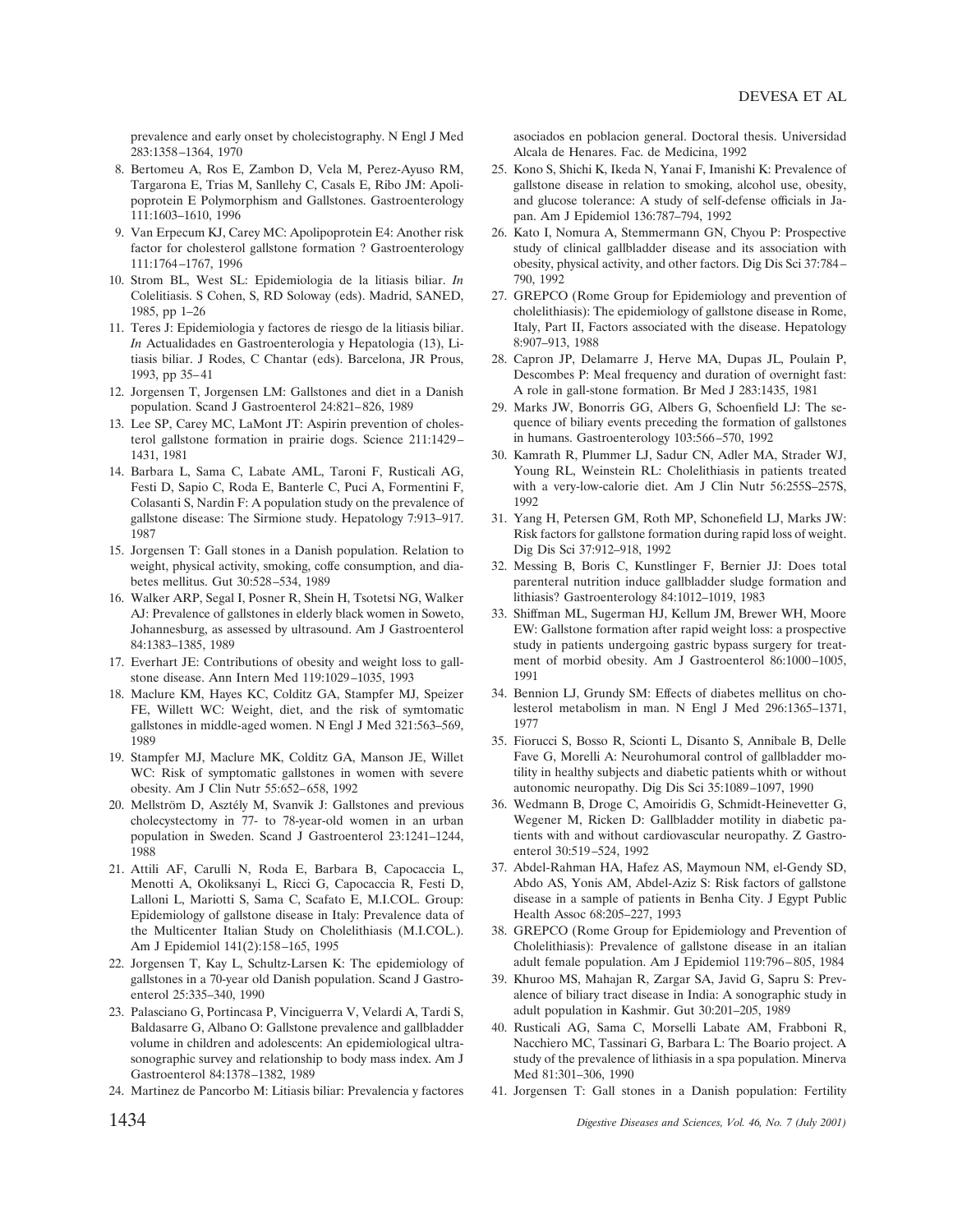period, pregnancies, and exogenus female sex hormones. Gut 29:433–439, 1988

- 42. Glasinovic JC, Marinovic I, Mege R, Vela P, Fernandez de la Reguera P, Ahumada E, Valdivia MT, Alvarado A, Scrivanti M: Prevalencia de colelitiasis en mujeres nuliparas en edad fertil. Gastroenterol Hepatol 16:111–115, 1993
- 43. Glasinovic JC, Marinovic I, Mege R, Vela P, Ferreiro O, Ahumada E, Tobar E, Valdivia MT, Alvarado A: Efecto del embarazo sobre la incidencia y la prevalencia de colelitiasis. Gastroenterol Hepatol 16:61–66, 1993
- 44. Valdivieso V, Covarrubias C, Siegel F, Cruz F: Pregnancy and cholelitiasis: Pathogenesis and natural course of gallstones diagnosed in early puerperium. Hepatology 17:1–4, 1993
- 45. Maringhini A, Ciambra M, Baccelliere E, Raimondo M, Orlando A, Tinè F, Grasso R, Randazzo MA, Barresi L, Gullo D, Musicò M, Pagliaro L: Biliari sludge and gallstones in pregnancy: Incidence, risk factors, and natural history. Ann Intern Med 119:116–120, 1993
- 46. Everson GT: Pregnancy and gallstones. Hepatology 17:159– 161, 1993
- 47. Barbara L, Cornia GL, Festi D, Frabboni R, Morselli-Labate AM, Nacchiero MC, Parro S, Pollini G, Roda E, Rossi M, Rusticali AG, Sama C, Taroni F, Tassinari G, Banterle C, Colasanti S, Formentini G, Moreni O, Nardin F, Pilia MC, Puci C: Dietari habit and incidence of gallstones in the "Sirmione Study." Hepatology 10:736, 1989 (abstract)
- 48. Bates T, Harrison M, Lowe D, Lawson G, Padley N: Longitudinal study of gall stone prevalence at necropsy. Gut 33:103– 107, 1992
- 49. Festi D, Orsini M, Colecchia A, Sottili S, Sangermano A, Mazzella G, Villanova N, Petroni ML, Pavesi S, Roda E: Gallbladder motility and gallstone formation during rapid weigth loss induced by very low calorie diets: A present confirmation of an old clinical observation. Gastroenterology 110:A663, 1996
- 50. Pallotta N, Cicala M, Frandina C, Corazziari E, and Torsoli A: Gallbladder recycling of hepatic bile after meals with different fat contents. Gastroenterology 110:A728, 1996
- 51. Lefkof IR, Marks JW, Schonfield LJ: La dieta en la formacion y tratamiento de los calculos biliares de colesterol. *In* Colelitiasis. S Cohen, RD Soloway (eds). Madrid, SANED, 1985, pp 113–127
- 52. Simon JA: Ascorbic acid and cholesterol gallstones. Med Hypoth 40:81–84, 1993
- 53. Thornton J, Symes C, Heaton K: Moderat alcohol intake reduces bile cholesterol saturation and raises HDL cholesterol. Lancet 2:819–822, 1983
- 54. Pastides H, Tzonou A, Trichopoulos D, Katsouyanni K, Trichopoulos A, Kefalogiannis N, Manousos O: A case-control study of the relationship between smoking, diet, and gallbladder disease. Arch Intern Med 150:1409–1412, 1990
- 55. Scraag RKR, McMichael AJ, Baghurs PA: Diet, alcohol and relative weight in gallstone disease: A case control study. Br Med J 40:81–84, 1984
- 56. Pixley F, Mann J: Dietary factors in the aetiology of gall stones: A case control study. Gut 29:1511–1515, 1988
- 57. Thijs C, Knipschild P: Oral contraceptives and the risk of gallbladder disease: A meta-analysis. Am J Public Health 83:1113–1120, 1993
- 58. Duane WC, Hunninghake DB, Freeman ML, Pooler PA, Schlasner LA, Gebhart RL: Simvastatin, a competitive inhibi-

*Digestive Diseases and Sciences, Vol. 46, No. 7 (July 2001)* 1435

tor of HMG-CoA reductase, lowers cholesterol saturation index of gallbladder bile. Hepatology 8:1147–1150, 1988

- 59. Hoogerbrugge Van Den Linden N, Linden N, de Rooy FWM, Jansen H, Van Blankenstein M: Effect of pravastatin on biliary lipid concentration and bile acid synthesis in familial hypercholesterolaemia. Gut 31:348–350, 1990
- 60. Broomfield PH, Chopra R, Sheinbaum RC, Bonorris GG, Silverman A, Schoenfield LJ, Marks JW: Effects of ursodesoxycholic acid and aspirin on the formation of lithogenic bile and gallstones during loss of weight. N Engl J Med 319:1567– 1572, 1988
- 61. Adamek HE, Buttmann A, Weber J, Riemann JF: Can aspirin prevent gallstone recurrence after successful extracorporeal schockwave lithotripsy? Scand J Gastroenterol 29:355–359, 1994
- 62. Kurata JH, Marcks J, Abbey D: One gram of aspirin per day does not reduce risk of hospitalization for gallstone disease. Dig Dis Sci 36:1110–1115, 1991
- 63. Hood KA, Gleeson D, Ruppin DC, Dowling RH, British-Belgian Gall Stone Study Group: Gall stone recurrence and its prevention: The British/Belgian gall stone study group's postdissolution trial. Gut 34:1277–1288, 1993
- 64. Hood K, Ruggpin DC, Gleeson D, Dowling RH: Prevention of gallstone recurrence by non-steroidal anti-inflammatory drugs. Lancet. 2:1223–1225, 1988
- 65. Criqui MH, Wallace RB, Heiss G, Mishkel M, Schonfeld G, Jones GTL: Cigarette smoking and plasma high-density lipoprotein cholesterol. The lipid research clinics program prevalence study. Circulation 62(suppl 4):70–76, 1980
- 66. Stamford BA, Matter S, Fell RD, Sady S, Cresanta MK, Papanek P: Cigarette smoking, physical activity, and alcohol consumption: Relationship to blood lipids and lipoproteins in premenopausal females. Metabolism 33:585–590, 1984
- 67. Thornton JR, Heaton KW, MacFarlane DG: A relation between high-density-lipoprotein cholesterol and bile cholesterol saturation. Br Med J 283:1352–1354, 1981
- 68. Scragg RKR, Calvert GD, Oliver JR: Plasma lipids and insulin in gallstone disease: A case–control study. Br Med J 289:521– 525, 1984
- 69. Hartung GH, Foreyt JP, Mitchell RE, Vlasek I, Gotto AM Jr: Relation of diet to high-density-lipoprotein cholesterol in middle-aged marathon runners, joggers, and inactive men. N Engl J med 302:357–361, 1980
- 70. Marcus SN, Heaton KW: Intestinal transit, deoxycholic acid and the cholesterol saturation of bile: Three inter-related factors. Gut 27:550–558, 1986
- 71. Heaton KW, Braddon FEM, Mountford RA, Hughes AO, Emmett PM. Symptomatic and silent gall stones in the community. Gut 32:316–320, 1991
- 72. Heaton KW, Emmet PM, Symes CL, Braddon FEM: An explanation for gallstones in normal-weight women: slow intestinal transit. Lancet 341:8–10, 1993
- 73. Jorgensen T: Gallstones and plasma lipids in a Danish population. Scand J Gastroenterol 24:916–922, 1989
- 74. Janzon L, Aspelin P, Eriksson S, Hildell J, Trell E, Ostenberg H: Ultrasonographic screening for gallstone disease in middleage women: Detection rate, symptoms and biochemical features. Scand J Gastroenterol 20:706–710, 1985
- 75. Montalto G, Soresi M, Carroccio A, Averna MR, Muratore R, Li Castri C, Barbagallo CM, Cavera G, Sapienza M, Notarbartolo A: Prevalence of biliary lithiasis in the elderly people of small town in Sicily. Age Ageing 21:338–342, 1992